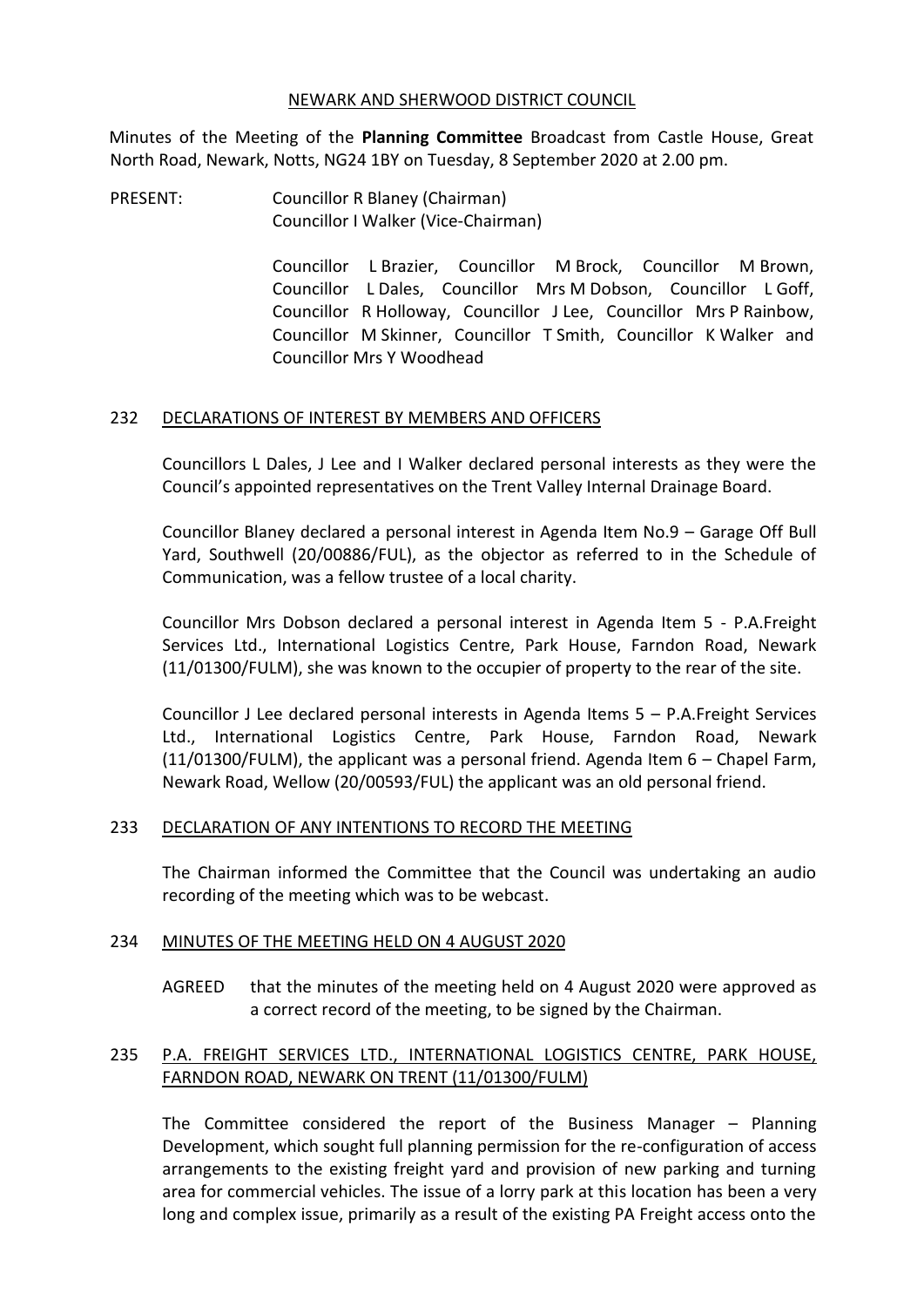B6166 being made unsafe by the construction of the new A46 Farndon Roundabout which had taken a number of years to resolve. Members considered the presentation from the Business Manager - Planning Development, which included photographs and plans of the proposed development.

A schedule of communication was tabled at the meeting which detailed correspondence received after the Agenda was published from the following: Planning Case Officer; Neighbours; the Agent; Highways England; the Applicant's Agent; Nottinghamshire Wildlife Trust; Independent Facilitator Direct DLCC Ltd; and the Applicant.

The Business Manager – Planning Development informed Members that if they were minded to approve the application, condition 3 should be removed as Highways England had advised that they would be undertaking this work. Condition 10 to be amended as below. Consultations had taken place yesterday with the neighbouring properties with a deadline for any material issues to be submitted by the 29 September 2020, if there were any material issues the application would be reported back to the Planning Committee.

Condition 10 (landscape implementation) be amended to be more explicit in relation to the 'existing paved area to be broken out and returned to a field' as follows:

The approved landscaping (required by the condition above) shall be completed as follows:

- 1. The existing paved area shown on Drawing No 021D shall be broken out and removed from site (in accordance with the details required by the condition above) prior to the first use of the 'proposed new PA Freight Lorry Park'.
- 2. All other landscape works (required by the condition above) shall be completed during the first planting season following the commencement of the development, or such longer period as may be agreed in writing by the Local Planning Authority. Any trees/shrubs which, within a period of five years of being planted die, are removed or become seriously damaged or diseased shall be replaced in the next planting season with others of similar size and species.

Councillor K Girling – Local Ward Member (Castle) spoke against the application on the grounds that it was difficult to understand that nine haulage vehicles would not have a visual impact and felt that this should not be allowed. There was a lorry park within one mile which had all amenities, the lorry park element to this application should be refused.

Members considered the application and it was commented that a meeting with the applicant had taken place some years ago with the former Chief Executive and Leader of the Council at that time. The meeting resolved that the operation taking place at this site would be better located on an industrial estate, temporary planning consent was approved in 2015 to allow the applicant time to find a suitable location. The application before the Committee today was in two parts, the re-configuration of access arrangements to the existing freight yard and provision of new parking and turning area for commercial vehicles. The access arrangements had taken eight years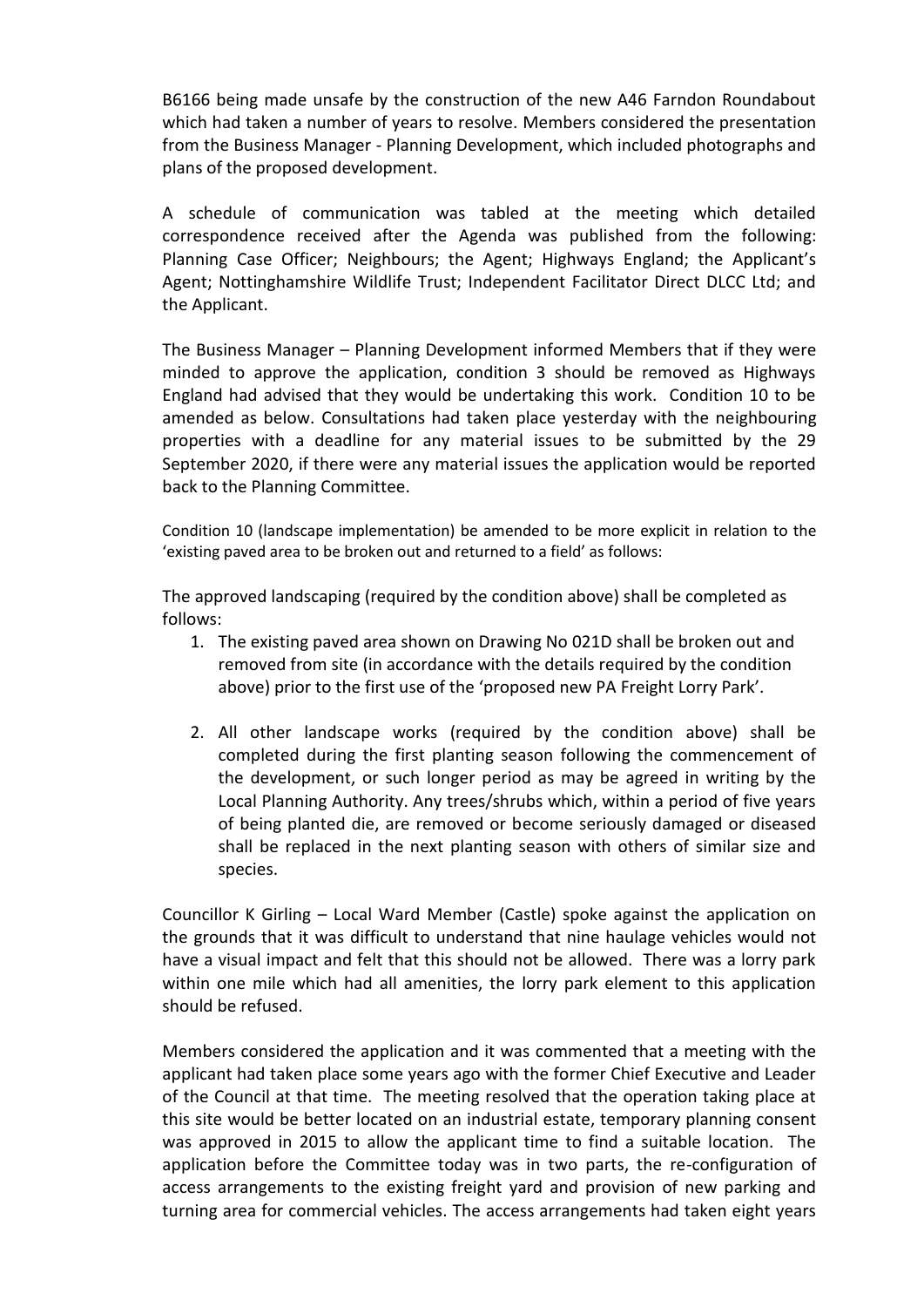to resolve with Highways England. Members commented that due to the close proximity of an overnight lorry park with all amenities no overnight parking should be permitted on this site and the previous condition to prevent this should remain in place. This land was part of the open break between Newark and Farndon and the advice taken from the Local Development Framework Task Group was that area of land should remain an open break. Members proposed an amendment that no parking should take place in the parking area from 18:30 until 08:00hours.

(Councillor Mrs L Dales entered the meeting during the Officers presentation and took no part in the debate or vote).

- AGREED (with 8 votes For, 4 votes Against and 1 Abstention) that full planning permission be approved subject to the following:
	- (i) the conditions contained within the report with the deletion of Condition 3;
	- (ii) amendment of Condition 10 in accordance with the Schedule of Communication;
	- (iii) no new material issues, if so the application be reported back before the Planning Committee; and
	- (iv) a condition to be included to prevent overnight lorry parking in the replacement parking area during the hours of 18:30 until 08:00hours for the reason of protecting the visual appearance/impact of the open break and overnight parking can be accommodated elsewhere.

## 236 CHAPEL FARM, NEWARK ROAD, WELLOW (20/00593/FUL)

The Committee considered the report of the Business Manager – Planning Development, which sought planning permission for 8no. holiday lets and ancillary swimming pool to the north east of the 13no. holiday lets (currently under construction) which were allowed on appeal under application 16/01638/FULM. The proposed development would be an expansion of this development. Members considered the presentation from the Business Manager - Planning, which included photographs and plans of the proposed development.

A schedule of communication was tabled at the meeting which detailed correspondence received after the Agenda was published from the following: the Planning Case Officer; Severn Trent Water; the Agent; Wellow Residents; Local Resident; and Environmental Health.

The Planning Case Officer recommended an additional condition that the swimming pool was only to be used incidentally for the benefit of the occupiers of the holiday accommodation on site and not separately; in order to control the intensity of use and ensure it remains sustainable and appropriate for its context/location as per the schedule of communication.

Members considered the application and it was commented that Wellow Parish Council were against this development. The Local Ward Member commented that Wellow was a very unique village with lots of heritage and tradition. Residents were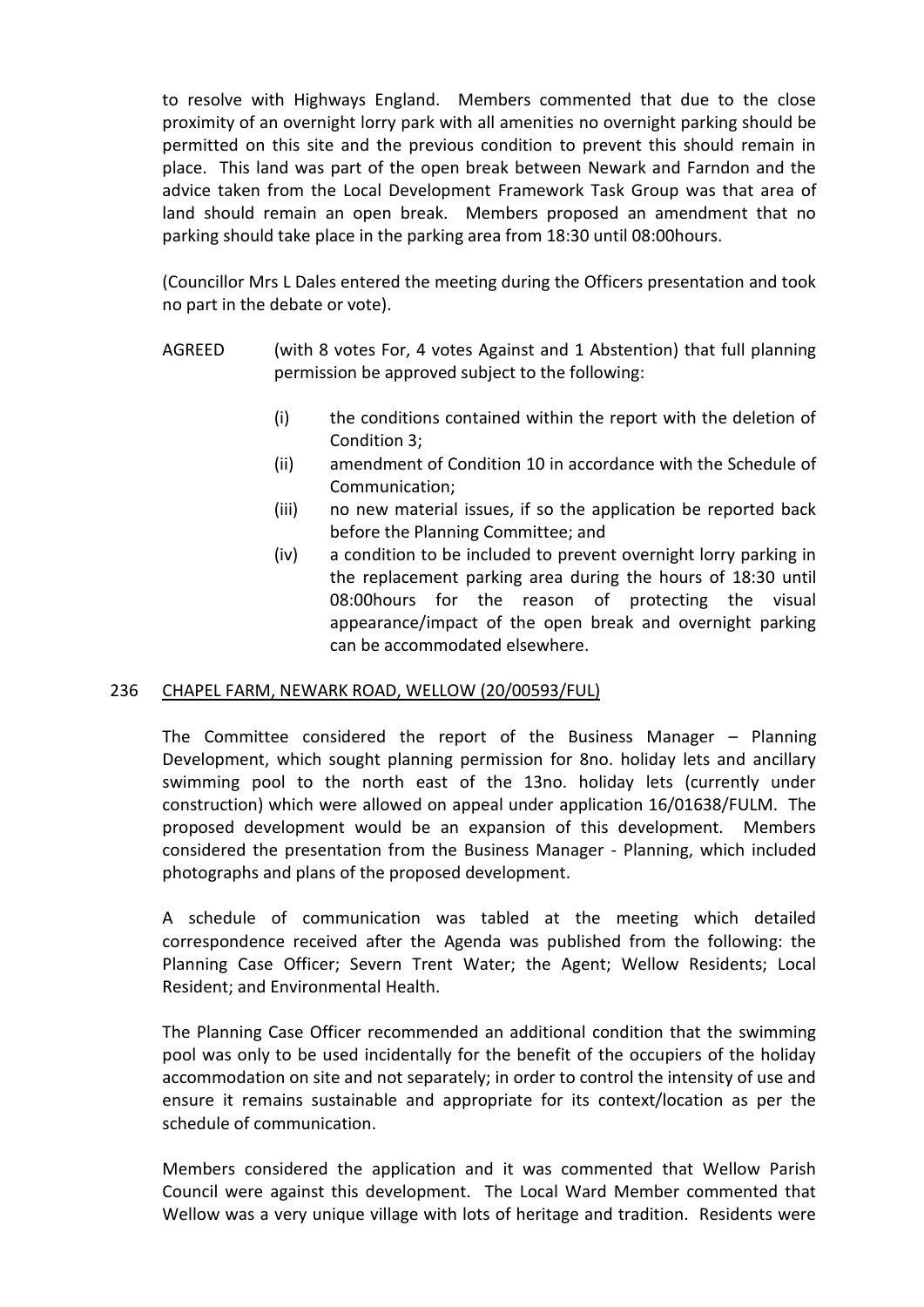concerned that this development would have a detrimental effect on that heritage/tradition and would create noise nuisance. Concern was also raised regarding the track accessing the proposed site which was not suitable for vehicles. The proposed swimming pool may also cause damage to the water infrastructure and overwhelm the water pipes in that area which were reported of poor quality. Members commented on the poor road infrastructure around and through Wellow village, especially when an accident had occurred on the A1, which diverted traffic through the village. Other Members commented that the festivals that took place at this site included up to three hundred movements, six times a day on that track, eight further movements would not make any difference.

A vote was taken and lost to approve planning permission with 3 votes For and 11 votes Against.

AGREED (with 11 votes For and 3 votes Against) that contrary to Officer recommendation full planning permission be refused on the grounds of cumulative impact due to scale of the development that would ensue on the village including upon the highway network and amenity. Authority to be delegated to the Business Manager – Planning Development in consultation with the Planning Committee Chairman, Vice-Chairman and local member to finalise the precise wording of the decision before issue.

In accordance with paragraph 12.5 of the Planning Protocol, as the motion was against officer recommendation, a recorded vote was taken.

| <b>Councillor</b> | <b>Vote</b>        |
|-------------------|--------------------|
| R. Blaney         | Against            |
| L. Brazier        | For                |
| M. Brock          | For                |
| M. Brown          | For                |
| L. Dales          | For                |
| M. Dobson         | For                |
| L. Goff           | For                |
| R. Holloway       | For                |
| J. Lee            | Against            |
| P. Rainbow        | For                |
| M. Skinner        | <b>Not Present</b> |
| T. Smith          | For                |
| I. Walker         | Against            |
| K. Walker         | For                |
| Y. Woodhead       | For                |

## 237 BRICKFIELD FARM, HOCKERTON ROAD, KIRKLINGTON (20/01159/FULM)

The Committee considered the report of the Business Manager – Planning Development, which sought planning permission for a new farm shop and tearoom, including ancillary accommodation and additional car parking facility. Members considered the presentation from the Senior Planning Officer, which included photographs and plans of the proposed development.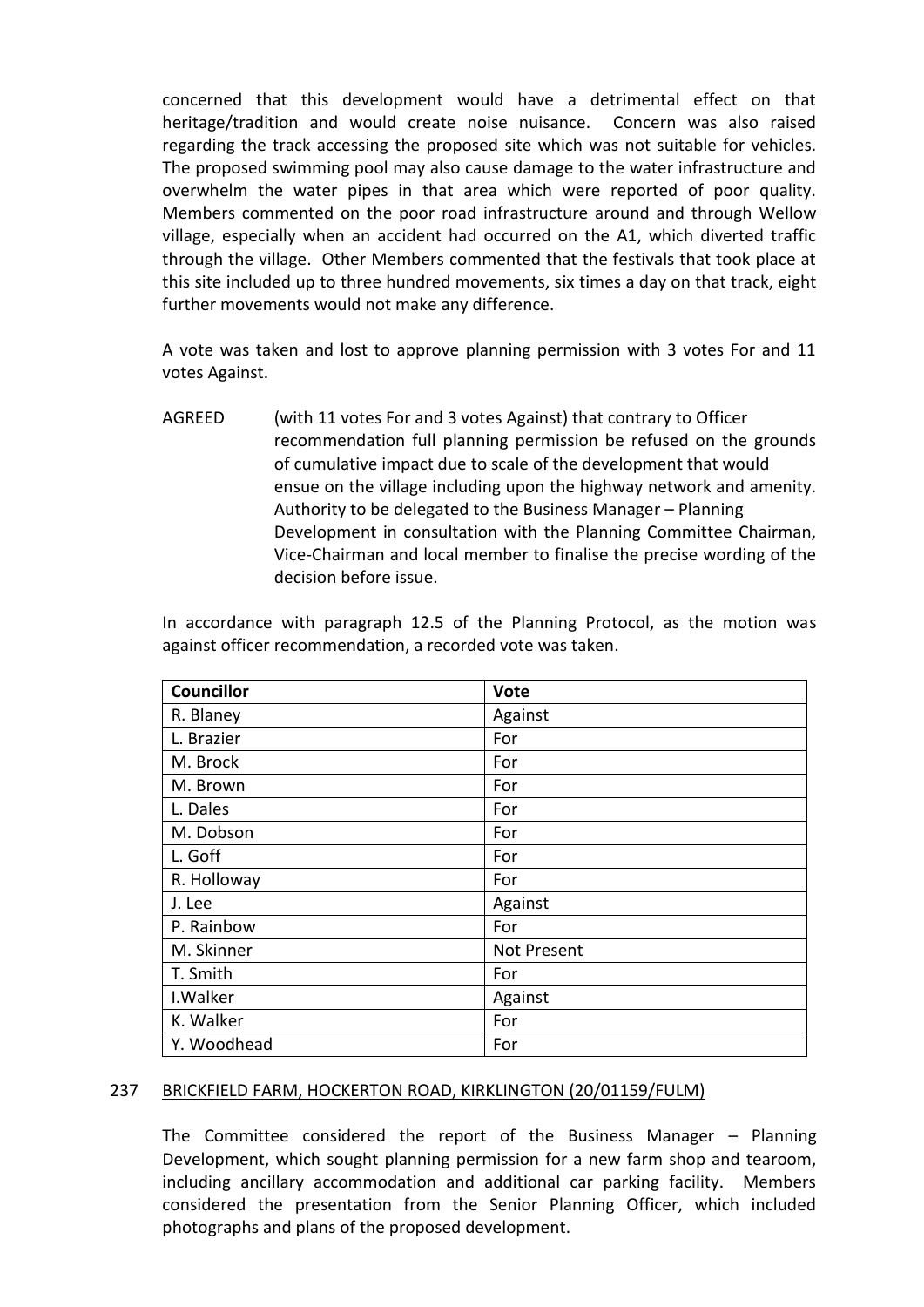A schedule of communication was tabled at the meeting which detailed correspondence received after the Agenda was published from the Agent.

Members considered the application and it was commented that this was a thriving business and had merits for expansion. The development however would encroach onto the countryside and farming land and may cause increased traffic on the A617. It was commented that the proposed building would not be visible from the road as it would be built behind the current farm shop. The materials had been chosen sympathetically. The nature of a farm shop was to be in a rural setting. The shopping habits of the consumer were changing due to the global pandemic and Members needed to support independent businesses. It was commented that during the global pandemic local people could not get fresh fruit and vegetables, Maxey's Farm shop however offered a delivery service during the pandemic. The proposed expansion would create fifteen local jobs. Members considered how they might control the use from being an inappropriate open retail use not linked to the farm business and hours of opening if they were minded to approve.

A vote was taken to Refuse planning permission and lost with 4 votes For and 10 votes Against

AGREED (with 11 votes For and 3 votes Against) that contrary to Officer recommendation full planning permission be approved subject to reasonable conditions delegated to the Business Manager – Planning Development in consultation with the Planning Committee Chairman, Vice-Chairman and two Local Ward Members before issue taking account of those proposed by consultees, standard conditions and conditions that limit use to farm shop under new class E, hours of operation from 8am until 8pm.

> The reason for approval was on the grounds of expansion of an existing business and contribution to the local economy and employment.

In accordance with paragraph 12.5 of the Planning Protocol, as the motion was against Officer recommendation a recorded vote was taken.

| <b>Councillor</b> | Vote        |
|-------------------|-------------|
| R. Blaney         | For         |
| L. Brazier        | For         |
| M. Brock          | Against     |
| M. Brown          | For         |
| L. Dales          | Against     |
| M. Dobson         | For         |
| L. Goff           | For         |
| R. Holloway       | For         |
| J. Lee            | Against     |
| P. Rainbow        | For         |
| M. Skinner        | Not Present |
| T. Smith          | For         |
| I. Walker         | For         |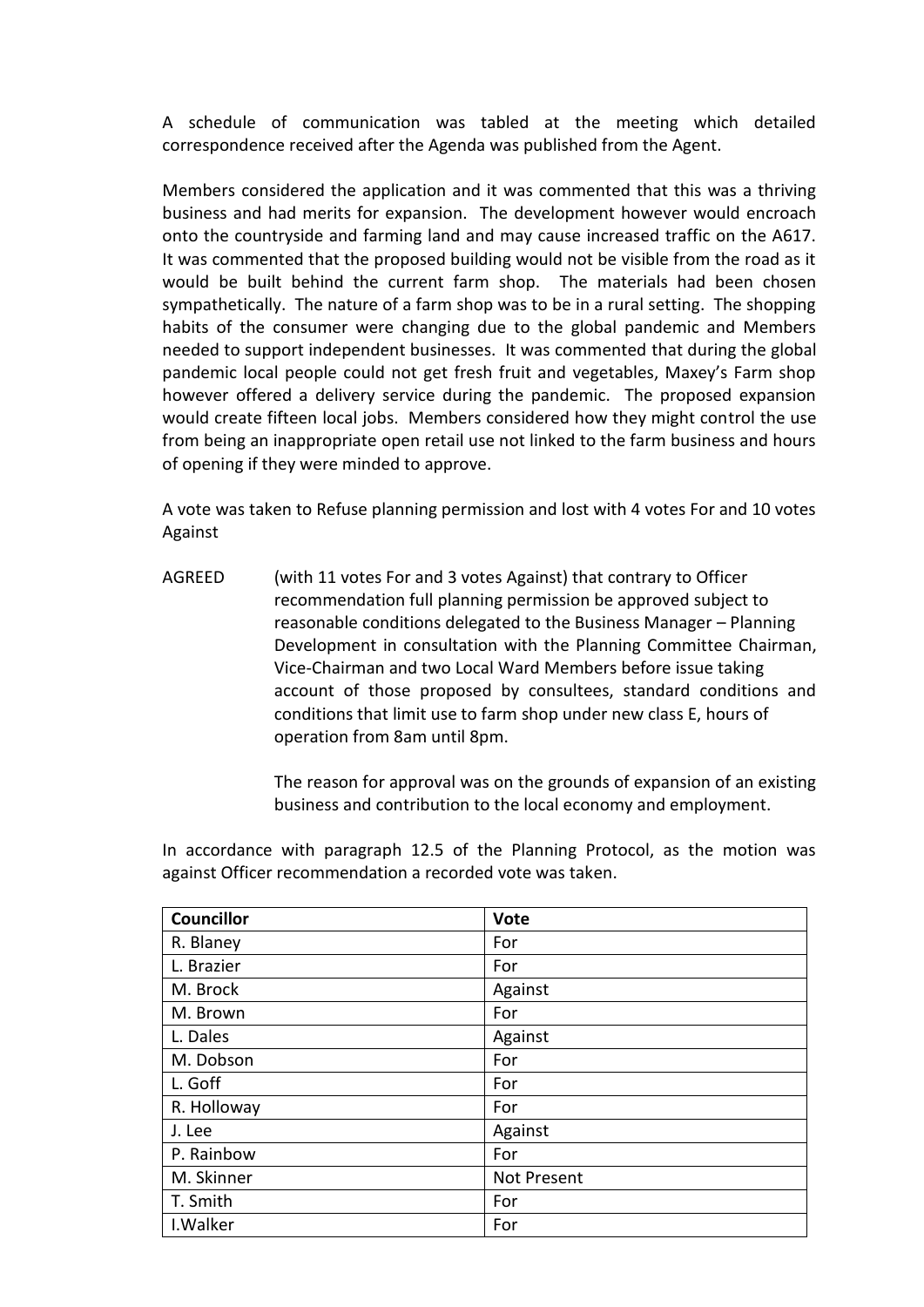| Walker<br>' Κ. | For      |
|----------------|----------|
| Y. Woodhead    | -<br>For |

#### 238 LAND NORTH OF ESTHER VARNEY PLACE, NEWARK ON TRENT (19/02214/FULM)

The Committee considered the report of the Business Manager – Planning Development, which sought planning permission for ten dwellings. Members considered the presentation from the Business Manager - Planning Development, which included photographs and plans of the proposed development.

Members considered the application and whilst Members would like to see this neglected piece of land developed and were in support of affordable housing, the proposed development was considered too close to the railway line and industrial park which would have noise implications and the houses were too small.

AGREED (with 13 votes For and 1 vote Against) that full planning permission be refused for the reason contained within the report.

#### 239 GARAGE OFF BULL YARD, SOUTHWELL (20/00886/FUL)

The Committee considered the report of the Business Manager – Planning Development, which sought planning permission to demolish the existing garage and construct a replacement building to comprise a small holiday let with one parking space. Members considered the presentation from the Senior Planning Officer, which included photographs and plans of the proposed development.

Members considered the application and whilst Members recognised the benefits to the district through attracting tourism which this proposal would bring, they noted that Southwell Town Council and the Civic Society both opposed the development. This part of Southwell was considered to be very active with a mix of both pedestrians and vehicles and was very congested. It was commented that as there was no turning head, vehicles would have to reverse onto Queen Street which would be very dangerous. It was considered that the proposed development would only exasperate the traffic problem in this location.

A vote was taken to approve planning permission and lost with 2 votes For and 12 votes Against.

- AGREED (with 12 votes For and 2 votes Against) that contrary to Officer recommendation full planning permission be refused for the following reasons:
	- (i) over intensive development and Highway Safety; and
	- (ii) the precise wording for refusal be delegated to the Business Manager-Planning Development in consultation with the Planning Committee Chairman, Vice-Chairman and Local Ward Members.

In accordance with paragraph 12.5 of the Planning Protocol, as the motion was against Officer recommendation, a recorded vote was taken.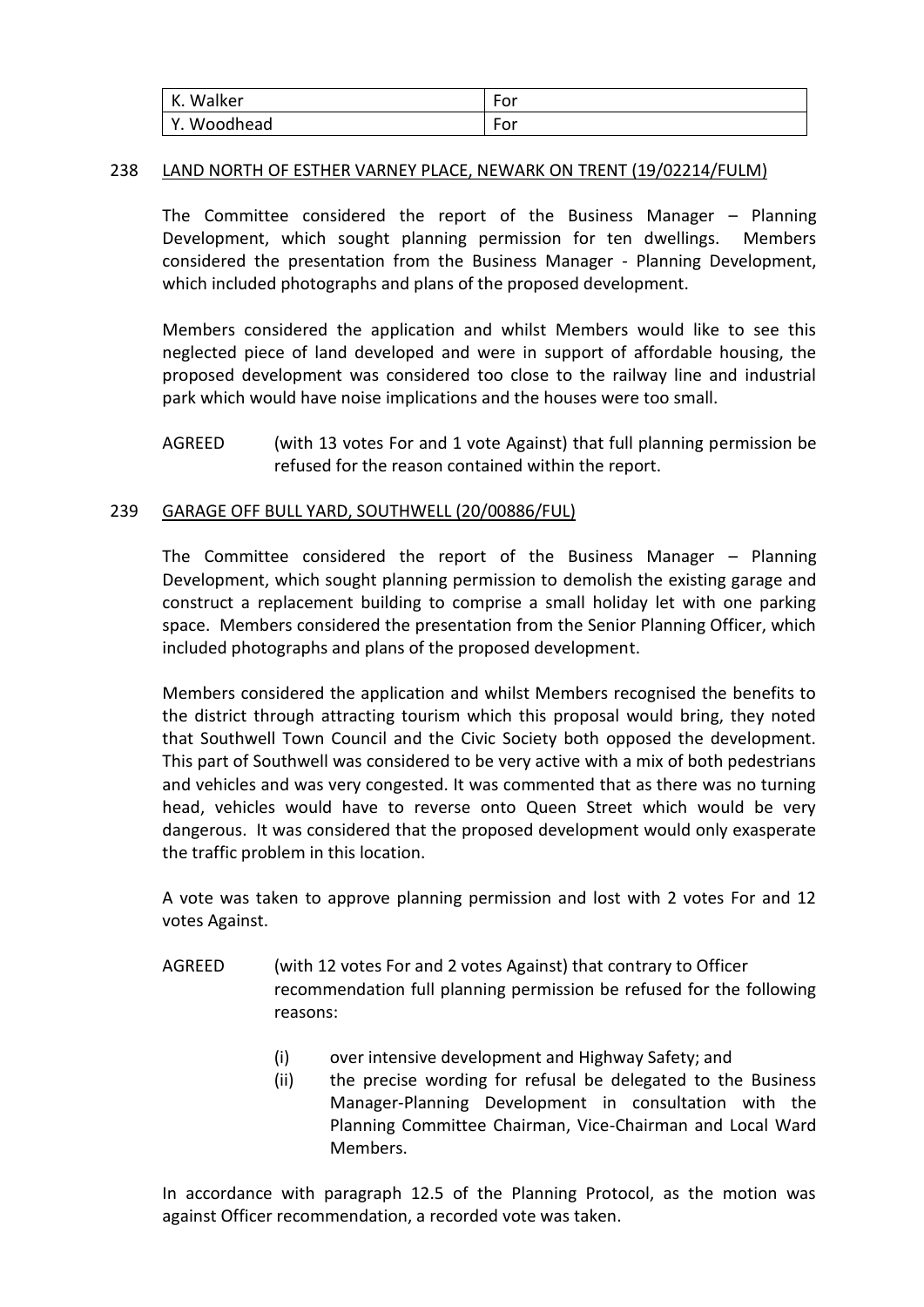| <b>Councillor</b> | Vote    |
|-------------------|---------|
| R. Blaney         | For     |
| L. Brazier        | For     |
| M. Brock          | For     |
| M. Brown          | For     |
| L. Dales          | For     |
| M. Dobson         | For     |
| L. Goff           | Against |
| R. Holloway       | For     |
| J. Lee            | For     |
| P. Rainbow        | For     |
| M. Skinner        | Absent  |
| T. Smith          | For     |
| I. Walker         | For     |
| K. Walker         | Against |
| Y. Woodhead       | For     |

In accordance with Rule No. 30.1, the Chairman indicated that the time limit of three hours had expired and a motion was proposed and seconded to continue the meeting.

AGREED (unanimously) that the meeting continue.

(Councillor M Skinner entered the meeting at this point).

## 240 LAND OFF NORTH GATE, NEWARK ON TRENT (20/00711/S73M)

The Committee considered the report of the Business Manager – Planning Development, which sought planning permission to vary Condition 19, to allow unrestricted servicing/delivery times to Retail Units A, B and C, imposed on planning permission 19/01352/S73M. Members considered the presentation from the Planning Officer, which included photographs and plans of the proposed development.

A schedule of communication was tabled at the meeting which detailed correspondence received after the Agenda was published from the Agent.

Members considered the changes acceptable.

AGREED (unanimously) that full planning permission be approved subject to the conditions contained within the report.

(Councillor T Smith left the meeting).

## 241 5 CHAUCER ROAD, BALDERTON (20/01312/FUL)

The Committee considered the report of the Business Manager – Planning Development, which sought planning permission for the demolition of an existing garage and erection of a single storey dwelling. Members considered the presentation from the Senior Planning Officer, which included photographs and plans of the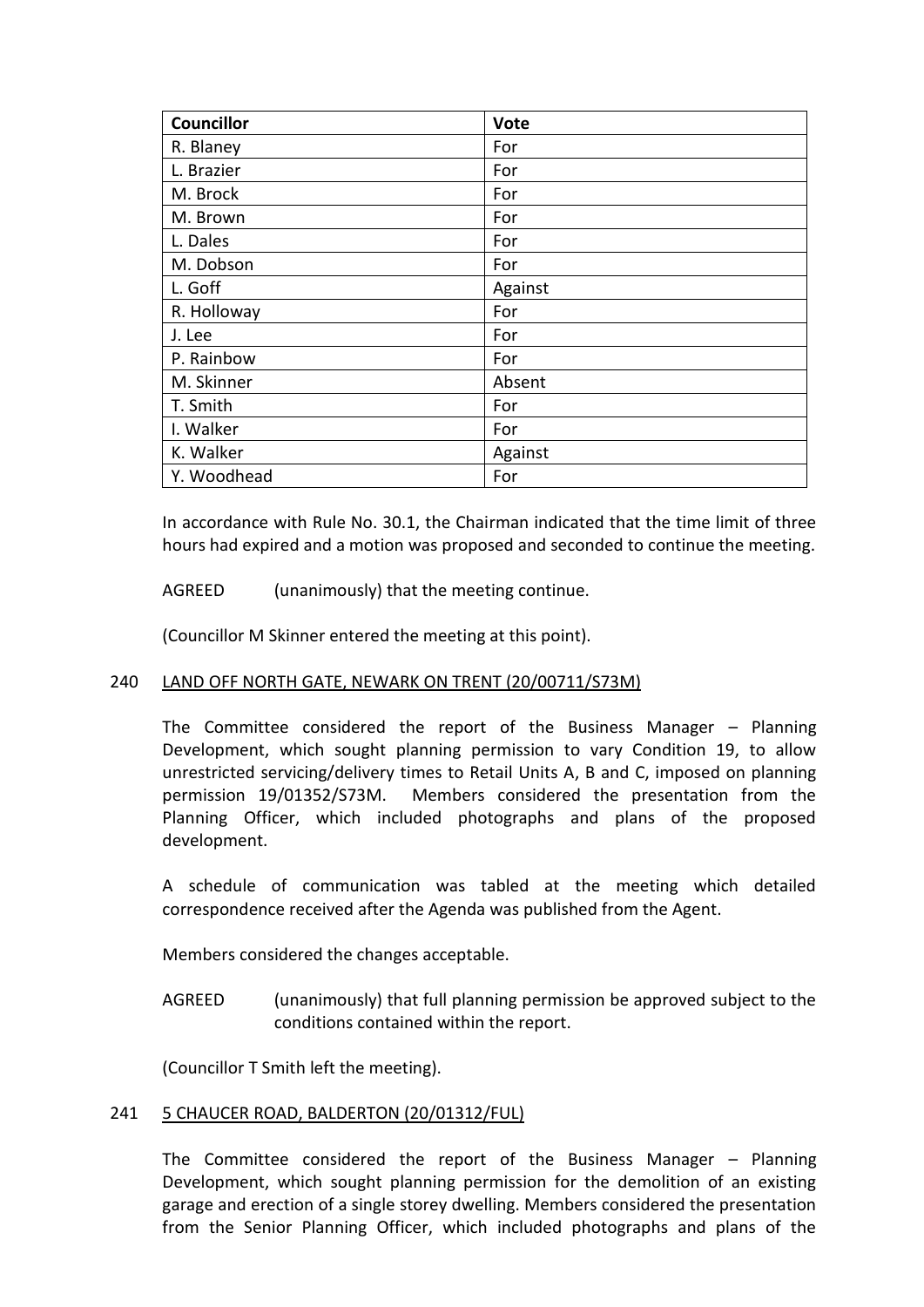proposed development.

Councillor Mrs L Hurst on behalf of Balderton Parish Council spoke against the application, in accordance with the views of Balderton Parish Council, as contained within the report.

Members considered the application and raised concern regarding the busy road surrounding this site. The local school was in short proximity of the site and a popular butcher's shop which made car parking very busy, pedestrian safety was therefore raised. The effect from the proposal on neighbouring properties was also taken into consideration, some Members felt that the bungalow would be overbearing, whilst other Members considered that given the fallback position of a detached games room that didn't need planning permission as established in 2012, the bungalow, which was smaller in footprint, was acceptable. The need for housing was also taken into consideration. It was therefore suggested that if the Committee were minded to approve planning permission Permitted Development rights should be removed preventing additional floors being inserted and an additional condition to prevent construction deliveries between 8am and 9am, or between 2.45pm and 3.30pm, due to the close proximity of the school.

AGREED (with 10 votes For and 4 votes Against) that full planning permission be approved subject to the conditions contained within the report and subject to amendment to condition 7 in respect of Permitted Development rights to ensure the new additional floors cannot be inserted plus an additional condition to prevent construction deliveries between 8am and 9am, or between 2.45pm and 3.30pm due to close proximity of school.

(Councillor M Brown left the meeting).

## 242 HENDRE COTTAGE, MAIN STREET, EPPERSTONE (20/00565/FUL)

The Committee considered the report of the Business Manager – Planning Development, which sought planning permission for the demolition of existing outbuildings and construction of a two storey rear extension. Members considered the presentation from the Planning Officer, which included photographs and plans of the proposed development.

Councillor R Jackson – Local Ward Member (Dover Beck) spoke in support of the application on the grounds that the footprint for this rear extension does not extend further than what is presently in situ. There are medical reasons which should be taken into consideration regarding this application to allow a family to continue to live in this property. The property is in the middle of the village and the Parish Council are in support of the proposal.

Members considered the application and it was noted that the Conservation Officer had removed objection. On balance due to the need for this extension Members considered the application acceptable.

A vote was taken to refuse planning permission which was unanimously lost.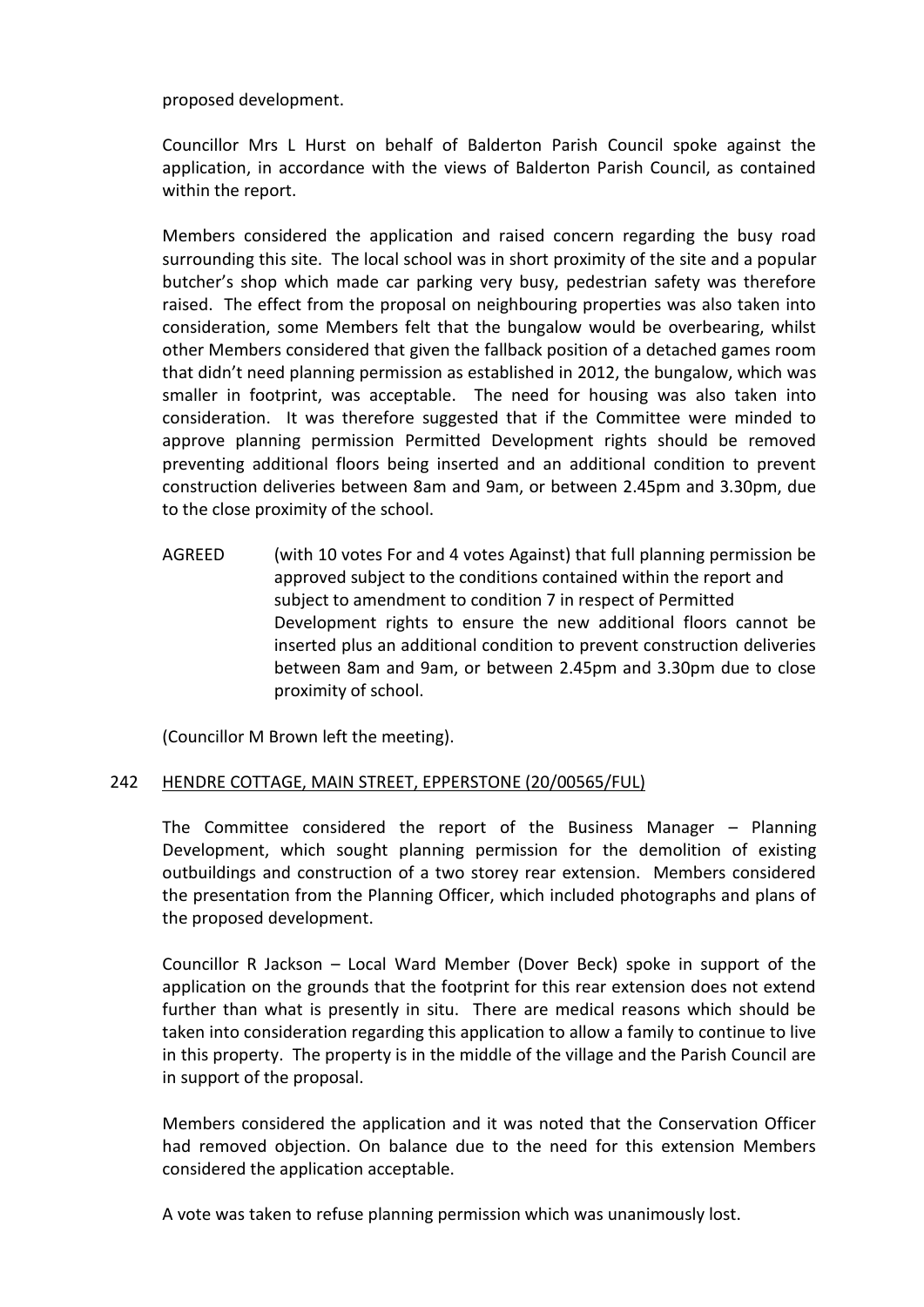AGREED (unanimously) that contrary to Officer recommendation full planning permission be approved subject to reasonable conditions and a condition including the single window on the western elevation to be obscure glazed and non-opening up to height of 1.7m. The precise wording of the conditions to be delegated to the Business Manager – Planning Development in consultation with the Planning Committee Chairman, Vice-Chairman and Local Ward Member .

The reason for approval was the proposed development, would fail to comply with Green Belt Policy by virtue of the extent of the extension when taken cumulatively with the previous extension in numerical terms. However, the extension by virtue of being located to the rear of the dwelling and between adjoining built form within Epperstone is not visible within the wider domain and does not detract from the character or setting of the Conservation Area. The proposal is therefore considered acceptable.

| <b>Councillor</b> | <b>Vote</b> |
|-------------------|-------------|
| R. Blaney         | For         |
| L. Brazier        | For         |
| M. Brock          | For         |
| M. Brown          | Not Present |
| L. Dales          | For         |
| M. Dobson         | For         |
| L. Goff           | For         |
| R. Holloway       | For         |
| J. Lee            | For         |
| P. Rainbow        | For         |
| M. Skinner        | For         |
| T. Smith          | Not Present |
| I. Walker         | For         |
| K. Walker         | For         |
| Y. Woodhead       | For         |

In accordance with paragraph 12.5 of the Planning Protocol, as the motion was against Officer recommendation, a recorded vote was taken.

(Councillor Mrs M Dobson left the meeting).

## 243 ADOPTION OF PLANNING ENFORCEMENT PLAN (PEP)

The Committee considered the report of the Director – Planning & Regeneration, which provided an update regarding adoption of the Council's Planning Enforcement Plan (PEP) which was presented to the Planning Committee prior to being presented to Economic Development Committee on 3 March 2020. In accordance with the recommendation, the PEP was consulted on between 22 June and 31 July. The report responds to the responses received and recommends the Planning Committee support the adoption of the PEP, as amended, by the Economic Development Committee.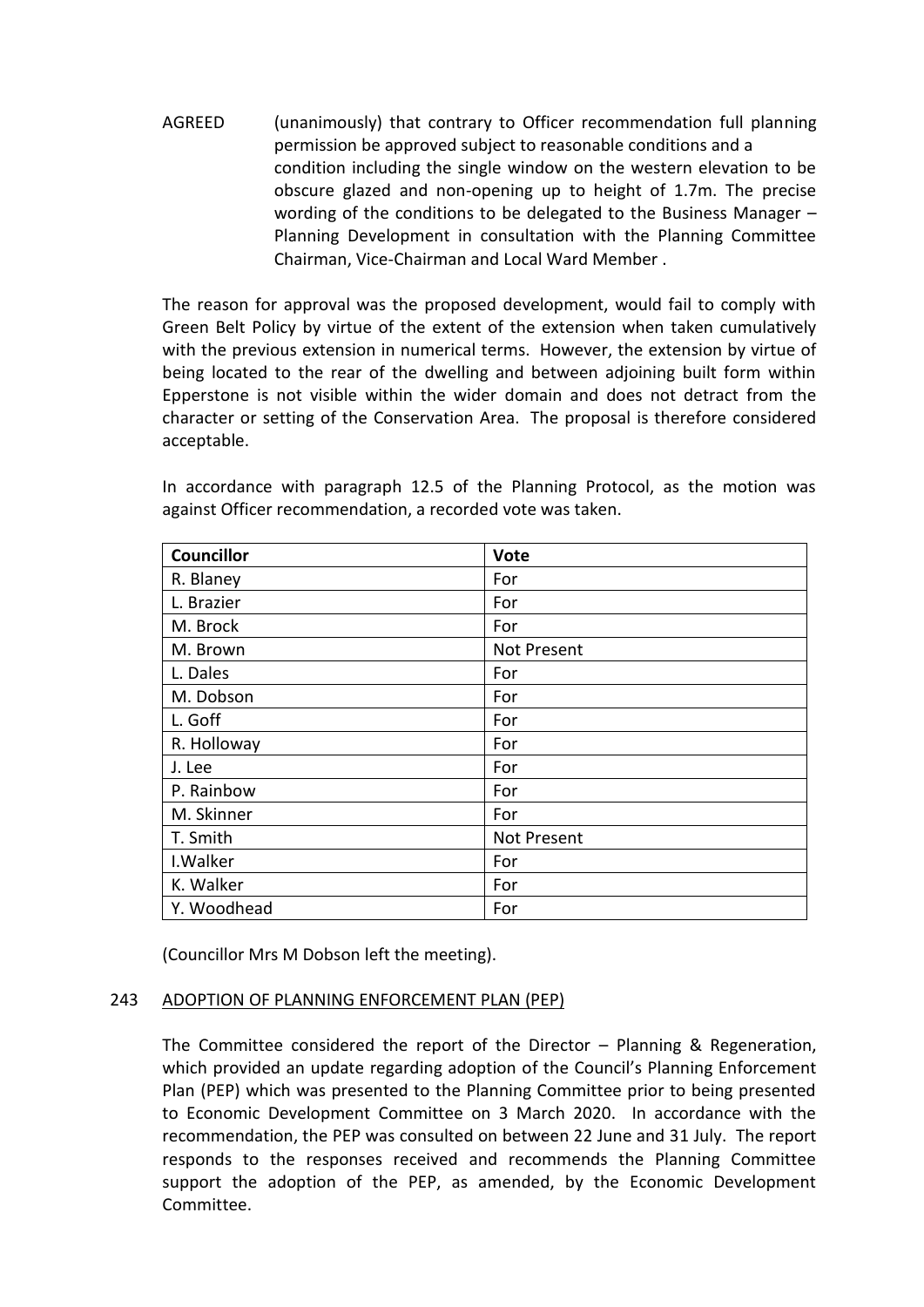It was reported that National Planning Policy Framework (NPPF) stated that effective enforcement was important to maintain public confidence in the planning system. It also made clear that enforcement action was discretionary and local planning authorities should act proportionately in responding to suspected breaches of planning control.

The purpose of the proposed local planning enforcement plan was to provide information on how the Council would respond to suspected breaches of planning control, tackle unauthorised developments and monitor the implementation of planning permissions.

The planning enforcement function played a key role in helping the Council to deliver an effective Development Management service. The team formed part of the development management activity to deliver good community outcomes in line with the Community Plan (2019 – 2023) and Local Plan.

It was proposed to continue with the quarterly reports to Planning Committee setting out a snap shot on the general volumes of planning enforcement cases received and dealt with, along with details of the following:

- An outline of the enforcement activity during the previous quarter which captures the overall split to show the number of cases investigated, how many are found to be a breach of planning or otherwise.
- A summary of formal action taken for that quarter.
- Examples of cases where breaches of planning control have been resolved without formal action having been taken.
- Notices complied with.

The PEP had been written to reflect the Council's commitment to focus on the needs of the Newark and Sherwood community and to reflect the objectives contained within the Community Plan, towards which the planning enforcement service would be at the forefront. The PEP sought to not only provide information as to how the enforcement service would operate and how recorded cases would be prioritised, but also set targets for standards of service that customers could expect to receive from the service.

## AGREED (unanimously) that:

- (a) the Planning Enforcement Plan (Appendix 1) and summary document (Appendix 2) to the report, be noted; and
- (b) the plan be presented to Economic Development Committee with a recommendation for adoption and its use in the investigation of planning enforcement investigations.

## 244 APPEALS LODGED

AGREED that the report be noted.

245 APPEALS DETERMINED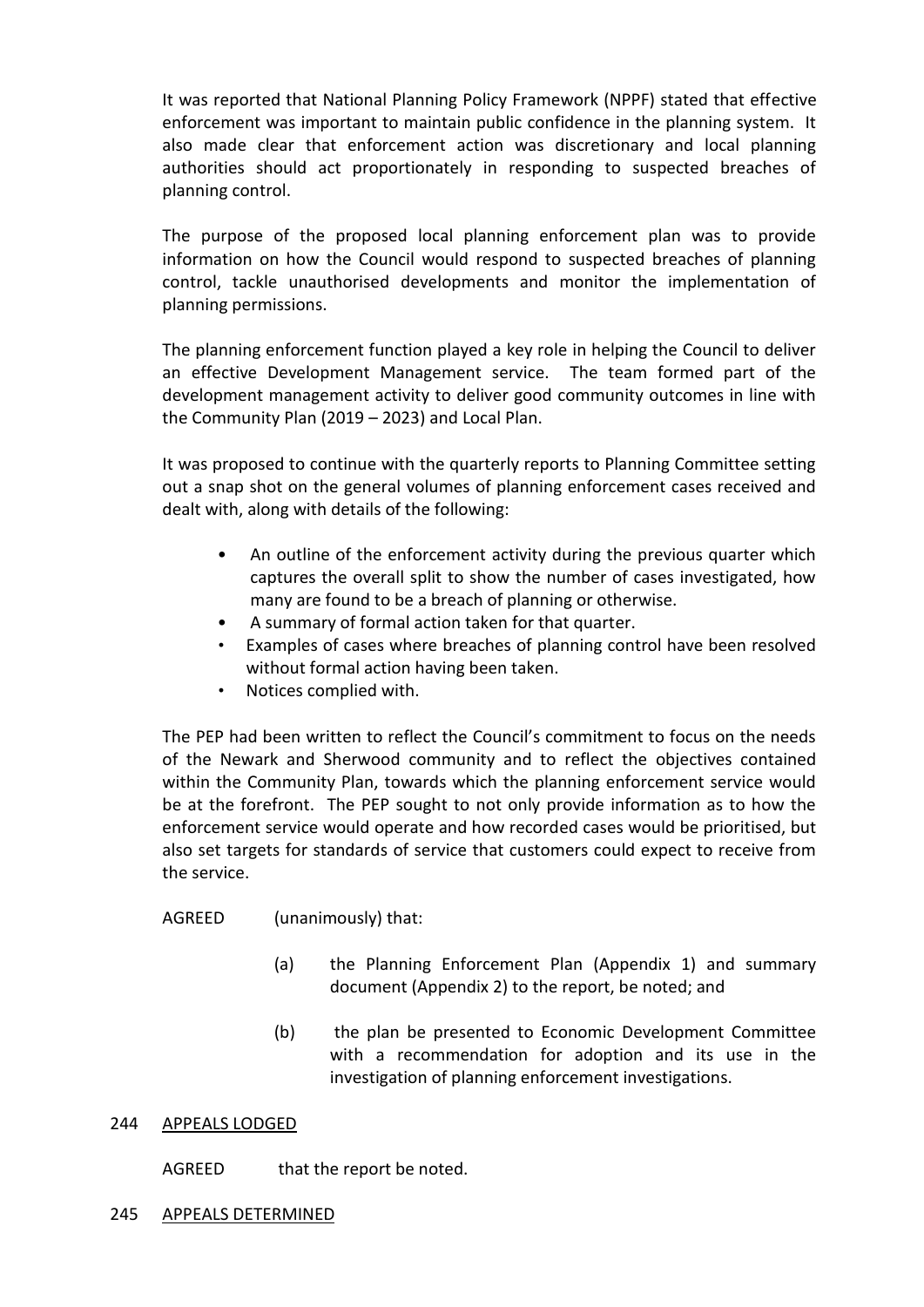AGREED that the report be noted.

#### 246 SPRINGFIELD BUNGALOW, NOTTINGHAM ROAD, SOUTHWELL - APPEAL COSTS

The Committee considered the report of the Director – Planning & Regeneration, which provided updated Members in respect of the costs applications made in relation to the two planning appeals made following refusal of applications seeking to vary planning conditions at the Planning Committee held on 23 July 2019. The planning applications were 19/00689/FUL and 19/00779/FULM, reasons for refusal were contained within the report.

AGREED (unanimously) that:

- (a) the contents of the report be noted; and
- (b) Members consider the likelihood of a costs award being made when determining applications.

## 247 Q1 AND Q2 ENFORCEMENT ACTIVITY UPDATE REPORT

The Committee considered the report of the Business Manager – Planning Development, which updated Members regarding the first quarter from 1 January 2020 to 31 March 2020, as well as the second quarter 1 April to 30 June 2020. The report provided an update on cases where formal action had been taken and also included case studies which showed how the breaches of planning control had been resolved through negotiation.

The report presented a snap shot on the general volumes of cases received and dealt with as follows:

- Schedule A outlined the enforcement activity during the quarter which captured the overall split to show of the cases investigated, how many were found to be a breach of planning or otherwise.
- Schedule B detailed a summary of formal action taken since the last report was compiled which in this case was for the quarter(s).
- Schedule  $C$  provided examples of cases where breaches of planning control had been resolved without formal action having been taken.
- $\bullet$  Schedule D Notices complied with.

AGREED (unanimously) that the report be noted.

# 248 DEVELOPMENT MANAGEMENT PERFORMANCE REPORT

The Committee considered the report of the Business Manager – Planning Development, which updated Members regarding the performance of the Planning Development Business Unit over the three months period April to June 2020. In order for the latest quarter's performance to be understood in context, in some areas data going back to January 2019 was provided. Members had been made aware of the performance of the Planning Enforcement team but have not been provided details on the performance of the rest of the department in terms of numbers and types of